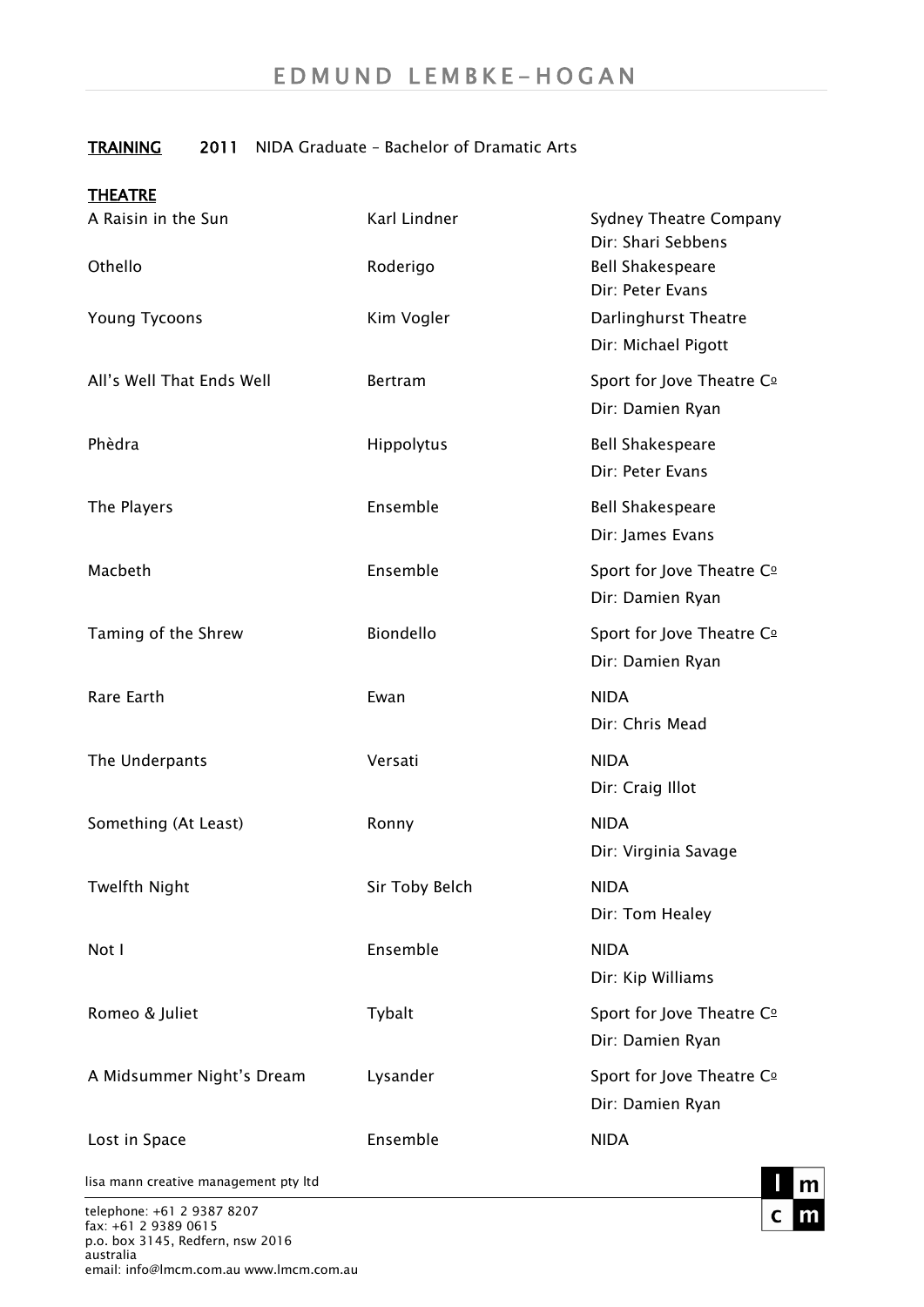## E D M U N D L E M B K E - L O G A N P a g e | 2

|                                     |                    | Dir: Peter King                                    |
|-------------------------------------|--------------------|----------------------------------------------------|
| A Midsummer Night's Dream           | Lysander           | <b>Epicentre Theatre Company</b>                   |
|                                     |                    | Dir: Damien Ryan & Terry Karabelas                 |
| <b>TELEVISION</b>                   |                    |                                                    |
| Bump (Series 2)                     | Constable Hogan    | Roadshow Rough Diamond   Stan                      |
|                                     |                    | Dir: Geoff Bennett, Leticia Caceres, Matthew       |
|                                     |                    | Moore                                              |
| Pieces of Her (Ep #1)               | Veteran            | NF Ocean Prod   Netflix                            |
|                                     |                    | Dir: Minkie Spiro                                  |
| Home and Away                       | Jay Myers          | Seven Network                                      |
|                                     |                    | Dir: Arnie Custo                                   |
| Doctor Doctor (Series 3)            | George             | Nine Network                                       |
| Mr Inbetween                        | <b>Nick</b>        | Dir: Various<br>Blue Tongue Films / Jungle Pty Ltd |
|                                     |                    | Dir: Nash Edgerton                                 |
| Pulse                               | Shane Wozniak      | <b>ABC TV</b>                                      |
|                                     |                    | Dir: Peter Andrikidis                              |
| Wanted                              | Constable McKenzie | Matchbox Queensland                                |
|                                     |                    | Dir: Peter Templeman                               |
| The Killing Field                   | Darren McKechnie   | Seven Network (Ops) Limited                        |
|                                     |                    | Dir: Sam Lang                                      |
|                                     |                    |                                                    |
| <b>FILM</b>                         |                    |                                                    |
| Calypso in the Blackout (short)     | Ode                | <b>AFTRS</b>                                       |
|                                     |                    | Dir: Hattie Archibald                              |
| Fantasy Island                      | Spec Ops Himoff    | <b>Obsidian Films</b>                              |
|                                     |                    | Dir: Jeff Wadlow                                   |
| Ladies in Black                     | <b>Brian</b>       | Lumila Films   Samson Productions                  |
|                                     |                    | Dir: Bruce Beresford                               |
| Hacksaw Ridge                       | Stockade Guard     | Cosmos Filmed Entertainment Pty Ltd                |
|                                     |                    | Dir: Mel Gibson                                    |
| Emu (Short)                         | Lachlan            | <b>Kacie Anning Productions</b>                    |
|                                     |                    | Dir: Kacie Anning                                  |
| The Natural Order of Things (Short) | Older              | <b>AFTRS</b>                                       |
|                                     |                    | Dir: John-Paul McElwee                             |